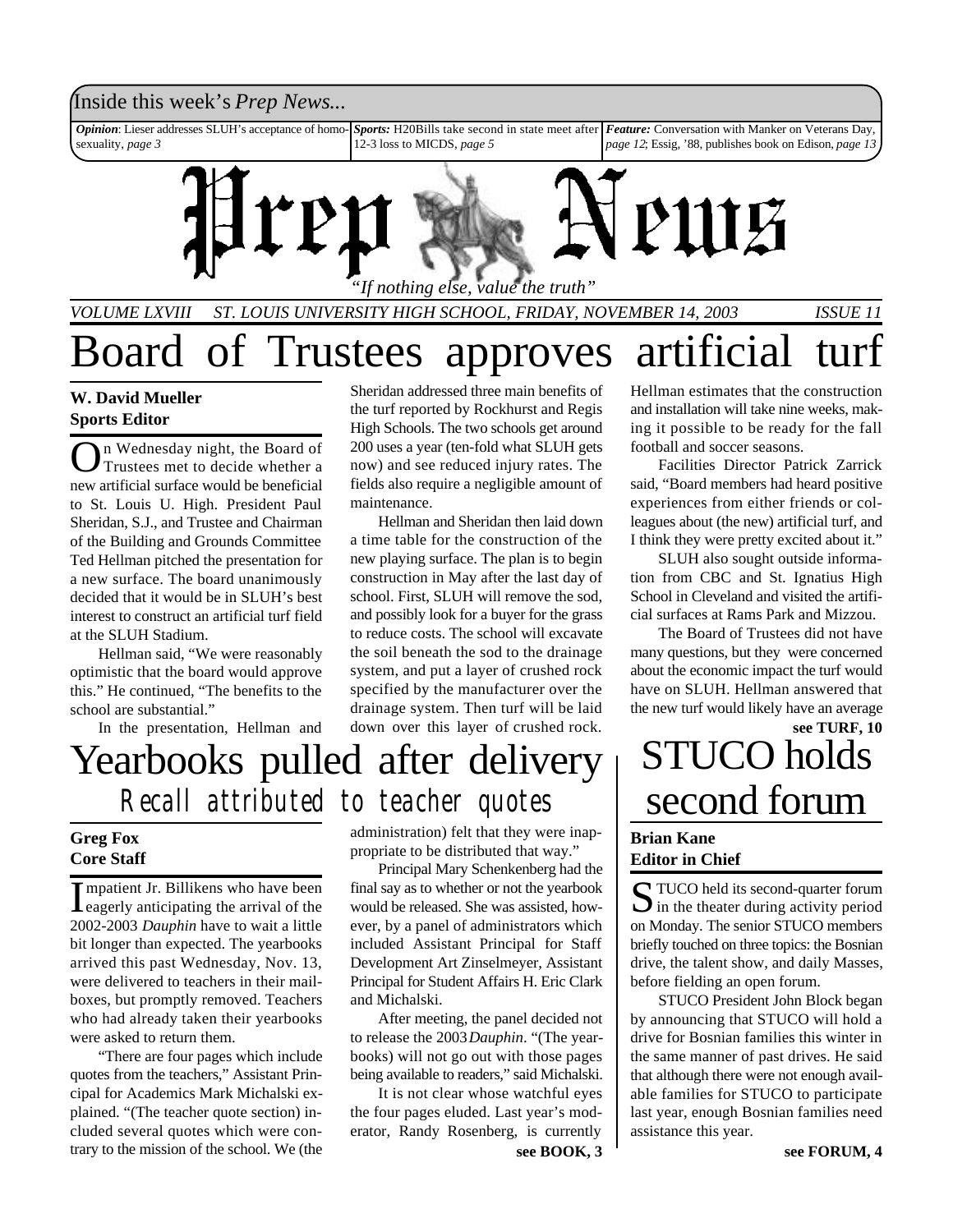## **2** News November 14, 2003 begins second year of presentations

### **Tim Huether Core Staff**

B efore school on Wednesday, Nov.<br>
12, 27 members of the Saint Louis efore school on Wednesday, Nov. U. High's Teens Acting for Peace (TAP) program ventured to Immaculate Heart of Mary Elementary School to give presentations to students about respect. TAP is a national organization that goes to local schools and preaches a main theme of peace and respect. This year is TAP's second year as a SLUH organization.

Cardinal Ritter and St. Mary's also have TAP programs. In order to remain a part of TAP, each school's branch must make presentations to three local grade schools twice a year, one time in the first semester and once in the second. The

other two schools TAP will present to are Our Lady of the Holy Cross and St. Margaret of Scotland. These first semester presentations will occur on Dec. 5th.

TAP members attend training seminars once a semester in order to prepare for their presentations. These seminars are orchestrated by TAP founder Jim McGinnis, Ph.D. At each session, members are lectured about respect and peace, and then they break up into three groups. These groups are determined by which grade the member will be presenting to. Students who work with grades K-2 are grouped separately from those with grades 3-5 and 6-8. In these groups, the students meet with teachers who give them suggestions about how to talk to their age group. Students also get ideas about content of

## S.T.A.R. program continues to address drinking, drug use

## **Timo Kim Core Staff**

Since the beginning of last school year,<br>St. Louis U. High has hosted bi- $\bigcup$  St. Louis U. High has hosted bimonthly meetings of Supporting Teens At Risk (S.T.A.R.) during activity period. In these meetings, students discuss the issue of drugs and alcohol in popular culture.

The S.T.A.R. program currently educates adolescent students in six area schools about drugs and alcohol through peer-to-peer discussions of substance abuse in social settings.

"I was a counselor for 14 years, and I saw that the use of drugs and alcohol was everywhere," says S.T.A.R. co-founder Frank Nally. "A big problem with this was that many people, especially families, don't want to see that drugs are there, so I said, 'If we can't talk about it openly with the adults, let's talk about it with the young people.'"

Nally came to SLUH on Sept. 22, 2002, shortly after he founded S.T.A.R., and gave an assembly about drug awareness to the student body. Since then, S.T.A.R. moderaters Jim Linhares and Craig Hannick have organized meetings during which interested students can come to relate experiences and troubles with drugs in their lives.

This year, S.T.A.R. plans to expand their involvement with the SLUH faculty and student body. Two weeks ago, a letter was sent to faculty members informing them of the existence of S.T.A.R. and extending an invitation to attend the meetings.

"We have a significant problem with alcohol in this building," says Linhares. "The idea is that if the faculty and counselors know about (S.T.A.R.) they could say in a non-threatening way to go to the meetings."

In addition to the letters to the faculty, Linhares also plans to have two alumni, Tony Sansone, '02, and Patrick Juelich, '01, visit theology classes to speak about the program.

Currently, S.T.A.R. is continuing to meet regularly, but they will be sending out more information in the coming weeks. For information about S.T.A.R., students and parents can talk to Hannick or Linhares, or contact S.T.A.R. at bnallySTAR@charter.net.

future presentations. For example, teachers advised them to put together funny yet informative skits appropriate to the age group being presented to.

SLUH's TAP made nine presentations on Wednesday, one to each grade level, and the grade levels with multiple classes were combined to witness one presentation.

Students arrived at SLUH between 7:20 and 7:30 a.m. on Wednesday and were then driven by van to Immaculate Heart of Mary. Presentations were made from 8:15-9:00 a.m. and most students were back at SLUH in time for their first class at 9:29 a.m.

TAP assistant moderator Art Zinselmeyer said that he received great feedback from the teachers: "One teacher followed me out of the building and let (TAP Moderator) Robert Garavaglia and me know how much she appreciated us coming,"

"We did a pretty good job," said sophomore Brian Hartwig, who presented to second graders. "The kids were pretty cool about it."

## FORUM

(from 1)

The drive will run from Dec. 1-19. Homeroom representatives will have the responsibility of delivering the collected goods to the individual families on Dec. 20.

Block then said that this year's talent show will take place after the SLUH vs. DeSmet varsity basketball game on Dec. 19. He extended an invitation to students to start coming up with ideas for the show, saying, "Stupid, funny ideas, serious ideas, we need all of them. Short, long, whatever, we can work with that."

Religious Commissioner James Erler then took some time to address his new proposals for homeroom Masses. "We're going to challenge all the students in the school to develop their spiritual sides by going to 7:20 Mass," he said.

Erler hopes that approximately threefourths of the students in a homeroom can **see STUCO, 4**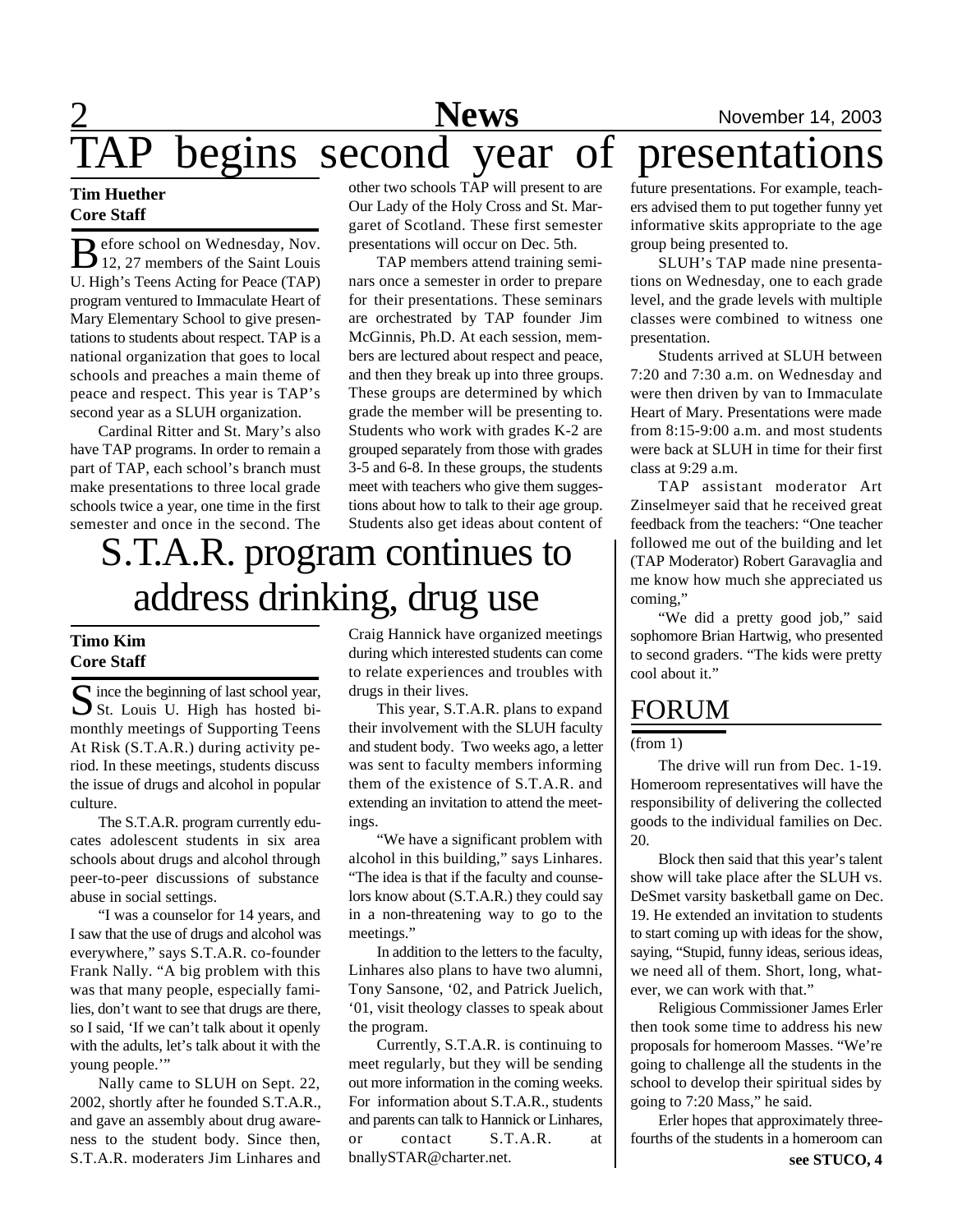## LETTER TO THE EDITOR

## Lieser thanks community for support, urges more

To the Editor:

 I would like to thank the SLUH student body and the SLUH community for the tremendous love and support I have felt as an openly gay student. SLUH is unique in this respect, as I know gay students at CBC, DeSmet, Chaminade, and Vianney who fear what may happen if they come out. There's a lot that the SLUH community has done to help gay students feel loved and accepted, but there's a lot more that needs to be done. During my freshman and sophomore years, I was incredibly depressed as a result of the isolation brought about by hiding my orientation. I had nowhere to go and express myself, nowhere to go and be with people like myself or even go where I would be surrounded by people I knew would support me. We need a place like that.

During my sophomore year, the newly created Ally program taught me that I didn't need to be alone. While I was not involved in this, I felt happy that the issue was being addressed and that I was not alone; however, I was quite sad to hear that it was shut

down a week later. No one knows how many SLUH students would have taken advantage of such a group; no one knows how many young men could have begun to discover and accept themselves as a result of the group. Finally, no one knows how many young men continue to live in their isolated worlds because they have nowhere to develop themselves, young men who often live with the reality of depression. At a time when the effects of depression are frighteningly real to the SLUH community, we must choose whether we're going to ignore the very real pain of many of our fellow Jr. Bills or whether we're going to address this complicated and controversial issue in the most loving way we can. I hope that we can all come together as a community and work to create a loving atmosphere where all students are not only accepted but given the help they need to become the young men they truly are.

Daniel Lieser '04

## BOOK

#### (from 1)

studying at Boston College. As of press time, he was unavailable for comment. Richard Keefe, who is the current assistant moderator of the yearbook, refused to comment on the situation. Tim Rittenhouse, this year's moderator, has not been at school this week due to the birth of his son, and he did not have any responsibilities on last year's *Dauphin*.

The yearbook is traditionally completed over the summer, and it is a possibility that the final editing responsibilities were lost in the confusion as the yearbook switched moderators. "I don't know that (who cleared the final pages) is clear now," said Michalski.

Possibilities for rectifying the mistakes range from "cutting the pages out to somehow covering or pasting the pages, all the way up to some sort of reprint," said Michalski. At this point, a cost figure for replacing or fixing the yearbooks is unavailable, but Michalski did say that the contract with Herff-Jones for the original yearbooks was "tens of thousands of dollars."

"We're going to consult with the Herff-Jones rep to talk about different

options for not having those pages be a part of the publication," said Michalski.

The teacher quote pages have long been a student favorite in the yearbook. "There's a tradition at SLUH... there's always some kind of a forum, like Senior Follies, for students to appropriately poke fun at the faculty and administration. Honestly, I think that's a really positive thing," Michalski commented. "In that kind of tradition, there's always a need for appropriateness... and a respectfulness in the way that that's done. This clearly stepped over the line, unfortunately."

Despite students' favor for the teacher quote section, the quotes have repeatedly caused controversy. "That's a section that historically has been somewhat controversial. In terms of being in line with the mission of the school this year, I think it stepped way over the line," said Michalski. The quotes are often, if not always, taken out of context, which can undermine or completely skew the teachers' original meanings during their statements.

In addition, due to the manner in which quotes are submitted, validity has always been an issue. The quotes are submitted to the yearbook by way of a box, and the students often do not check with the teachers first. "It is clear that these quotes were never run by the people who are quoted," said Michalski. "The concern there is the validity of the quote."

In addition to validity issues, many of the quotes themselves were offensive. "Some of the quotes were inappropriate in a pretty disrespectful way," Michalski observed. "They probably would be considered offensive to some of the people who were quoted, and possibly to other people as well."

Because the teacher quotes section is so controversial, there are many in the school who oppose it, and to them, this may have been the final straw. Though the administration has not made a decision as to the continuation of the teacher quotes section, this year's edition may bring the tradition to a halt. "Does it jeopardize (the future of the teacher quote section)? I think absolutely it does," Michalski said.

The re-release date is currently unavailable, for the administration had not made a decision regarding how to fix the problem as of press time. Michalski assures, however, that the problem will be rectified quickly and that this year's (2003- 2004) yearbook will not be affected.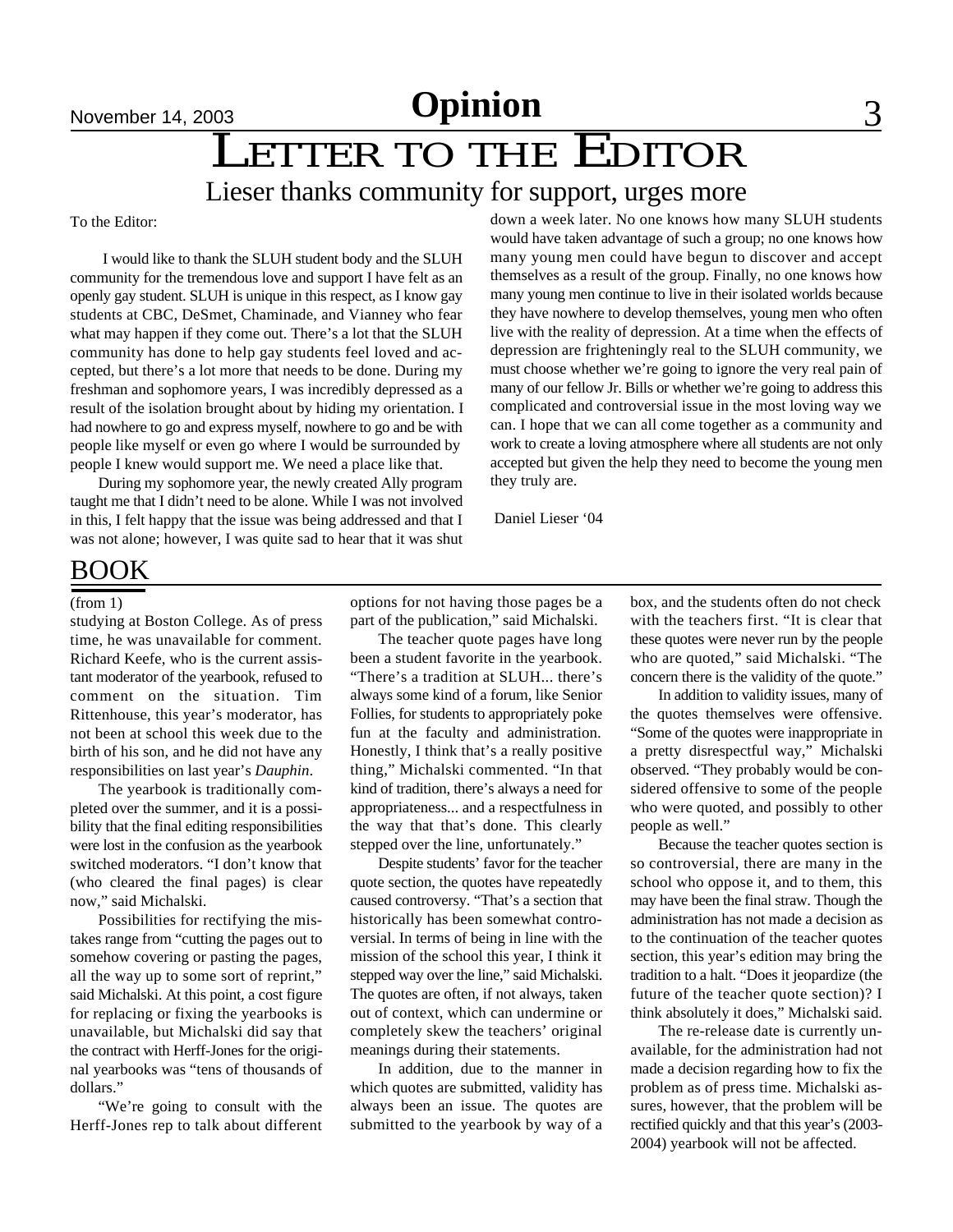## 4 **News** November 14, 2003 FORUM

#### (from 2)

attend 7:20 Mass on their assigned day. Because there are 40 homerooms in the school, he anticipates each homeroom only attending Mass once every two to three months. "It's not asking a lot out of you guys," he said.

Erler briefly described the scheduling of homeroom Masses. "I will not schedule a homeroom

on a day when they have a class Mass or on a day when they have a prayer service," he said. He also speculated that he might not schedule homerooms on Mon-

day because students would forget over the weekend. Furthermore, Erler said that if a homeroom had a preference regarding what days to attend Mass, then the pastoral rep should let him know and he will try to plan accordingly.

To get ideas about how to promote attendance at these Masses, Erler asked for input from the students at the forum. Senior Sam Weller suggested taping slips of paper to students' assignment books when their assigned dates get closer as reminders to attend.

Senior Nate Hilliard noted that he did not think offering incentives such as donuts afterwards to students who attend the Masses would be an appropriate way of encouraging attendance.

Erler closed the discussion by suggesting that students keep track of their assigned dates in their assignment books. He also stressed that it is the job of the homeroom pastoral representatives to promote attendance at the Masses. "I will come around to the homerooms and let them know a couple of days beforehand that they should go to Mass and after that it's up to the pastoral reps to talk it up," he said.

STUCO then opened the forum to the audience. Weller expressed his concern that the talent show would not have enough variety, noting that performances by student bands dominated last year's show.

Block responded that while STUCO would love to see more variety in the show, it depends on the acts that students propose to STUCO. "Last year, what we got was musical acts," he said. He reiterated that homeroom reps should encourage students to come up with a variety of acts.

Senior Matt Green then asked about the lack of bus transportation to the varsity soccer games in Jefferson City. He

*"Students would kind of*

*what's going on...*

said that he had heard that one of the reasons for not renting buses was a lack of STUCO

*like to have a heads up on* funds, which concerned him.

 Block explained that a bus rental would cost roughly ten dol-

lars per person, and that STUCO did not think there was enough student interest in getting a bus. He added, "(While) talking to seniors, when we said it was ten dollars per person, they said, 'I'll drive.'"

Since the forum, STUCO has decided to offer bus transportation to tomorrow's game at a cost of ten dollars per person.

STUCO Vice President Tom Mudd responded to the rumor of low STUCO funds. "I wouldn't

say that we're low on money, but I'd say there's a lot of stuff that we subsidize," he said, such as dances, the Fall Festival, and new golf carts for SLUH security.

The topic of these new golf carts also drew attention

from Green, who asked why STUCO should have to use its money to buy the school golf carts. Block stressed that it was STUCO's own decision to use their money in this way.

Senior Brian Fallon then asked STUCO if they plan on publishing their budget, and they said that they do not.

The forum then shifted to the topic of turf. When asked for their opinion on whether or not they wanted SLUH to

install a turf field, the audience cheered in support. For the students, the issue of what type of turf to use was not as clear. There are several kinds of turf, each with its own advantages.

According to senior Matt Fiess, whose AP Environmental Science Class is taught by Facilities Director Patrick Zarrick, Zarrick brought in samples of the turf and displayed them to the class. Fiess said that the different kinds of turf were noticeably different from one another.

Senior Dave Mueller, who plays varsity soccer, recently got a chance to play on CBC's new turf field. He said that during the game, bits of rubber would fly up from points of impact with the turf; these bits of rubber could get in his face and hinder his playing. Because of this experience, Mueller said that students should be involved in deciding what type of turf, if any, will be used.

While discussing turf, STUCO Publicist and Social Commissioner Chris Baricevic asked if students felt that they should have a say in school issues like turf. Erler said after the forum, "I think the consensus was that students would kind of like to have a heads up on what's going

> on and what's changing in school. As far as having a role in deciding, I don't know that they wanted so much of that."

> As with the first forum, student attendance was low. However, almost all of the homeroom reps attended. At-

tendance is mandatory for homeroom reps.

*—JAMES ERLER*

*that."*

*...As far as having a role in*

*deciding, I don't know that*

*they wanted so much of*

However, Erler seemed concerned with the low attendance from the school faculty and staff. "We were kind of hoping that we could rally together a lot of teachers and those who are our leaders so that they could have a voice in what we're doing around school, but most of them didn't show up," he said. He added, "There were a few (who attended) and we really appreciate them coming."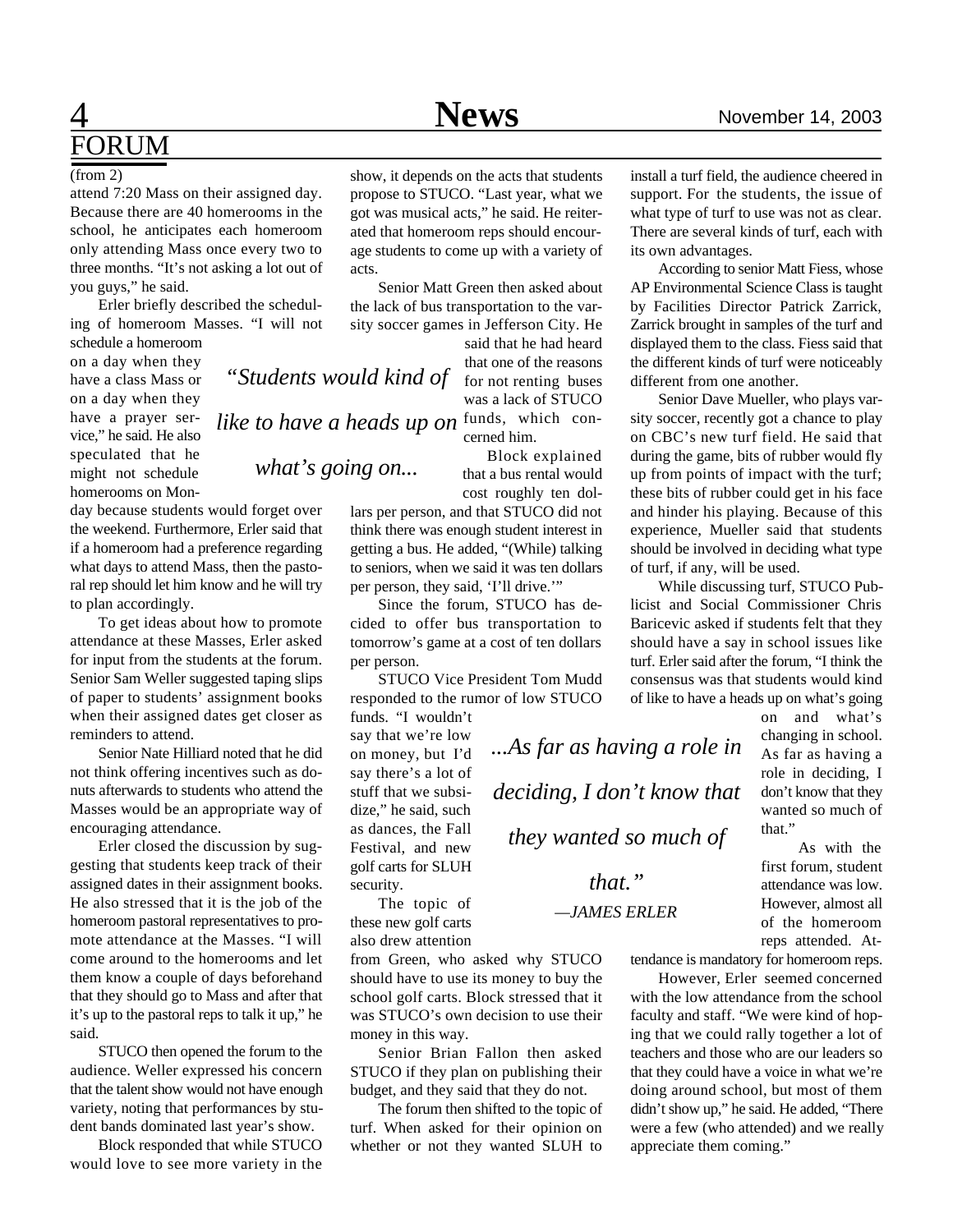## November 14, 2003 **News** 5

## Soccer smothers Jeff City, moves to sectionals

### **Shane Rapp Reporter**

A nd then there were eight.<br>The Jr. Bills beat the Jefferson City nd then there were eight. Jays 5-0 on Tuesday in the round of sixteen, clinching the sectional title. The 30 or so fans that made the trek to Missouri's capitol were not disappointed by their soccer team.

"We played like zealots," said goalie Mike McNamee.

The Martelbills scored early and often, using high pressure all over the field to control the host Jays and to maintain possession of the ball. The Jr. Bills had several chances in the first seven minutes to get the all-important first goal. A corner kick by Joe Germanese ended up loose on the six yard line, but a good play by the Jeff City keeper prevented a goal. Just two minutes later, a pass by junior Tim Weir found the left foot of Germanese, but a defender deflected the shot just over the

bar. Another chance by Germanese was stopped by a defender on a header from the Jays' goal line. Germanese finally scored on a skipping ball from 20 yards out just nine minutes into the match. Germanese added another tally a few minutes later as he finished a ball from defender Rich Winkler from 23 yards away.

"I think Joe (Germanese) really stepped up. He buried two early to get us going and that really set the tone for the rest of the game," said forward Andy Leindecker.

Jeff City was down but not out as they had a couple of chances later in the half. A misplay in the box was collected by Jefferson City, but the shot went over the crossbar. Shortly after this chance, a Jeff City forward carried the ball on a long run down the sideline, but a recovery run by sweeper Brent Zang cut off the attempt in the corner.

The FIFAbills regained control by scoring a third goal as a string of passes from John Kornfeld to Leindecker to Weir resulted in Weir's seventh goal of the season. Leindecker also scored as he buried a pass from forward David Mueller into the lower right corner of the net to make it 4-0 going into halftime.

Head coach Charlie Martel said, "I thought we started strong. I thought we put a lot of pressure on the ball, we attacked the end line really well, and we finished on our opportunities. It was a very dynamic half."

The Stateboundbills continued their relentless pressure in the second half, as Mueller narrowly missed on a pass from Jeff Stephens. Leindecker had SLUH's best early chance as he took a pass from Kornfeld and put his left-footed shot off of the post five minutes into the half. Joe Jost had a good half, almost capitalizing on two chances around the box during a five minute span. There was a Jefferson City opportunity to score in these chances,

## **see BYE-BYE BIRDIE,7** Water polo loses to

## **Dave Marek Reporter**

Let Saturday, the St. Louis U. High ast Saturday, the St. Louis U. High tragic 12-3 defeat to their arch-rivals MICDS in the state finals. The game had extreme highs, such as junior Tim Heafner's early goal in the first period, and extreme lows. Goalie Paul Guest referred to the game as an "emotional roller coaster."

 At the beginning of the first period, the Polobills came out strong, looking to control the movement of the game. Nineteen seconds into the game, Heafner received a pass from Guest and snuck a quick shot under the right arm of the MICDS goalie. The easy SLUH goal proved to be an uncommon lapse in MICDS' defense.

 The rest of the quarter was dominated by the defensive efforts of the two teams. Initially, the Polobills' double-hole offense posed an offensive threat while

still preventing a quick MICDS counterattack. Both teams had good coverage on defense, resulting in few scoring opportunities for both teams.

 MICDS was able to take advantage of their few scoring opportunities in the



**Goalie Paul Guest leaps out of the water as an MICDS shot goes wide.**

first quarter. MICDS put their first point on the board after their hole man shot an amazing backhand under Guest's arm. The Rams continued their offensive and increased their lead to 2-1 after MICDS

junior David Zenk drew the SLUH defense away from their guards, providing MICDS with an easy cross-goal pass and subsequent goal.

 The Polobills refused to give up, as Heafner took advantage of a 6-5 man

advantage and zipped the ball past the unsuspecting goalie. Despite these efforts, MICDS was able to put two more points on the board, and by the end of the quarter, MICDS led SLUH 4-2.

Although the Polobills were down two goals, they were not discouraged and were determined to show their skill. Just under a minute into the second quarter. Heafner scored his third

and final goal from a shot that eerily duplicated his previous goal. But MICDS quickly regained their two-goal lead on a 6-5 man advantage.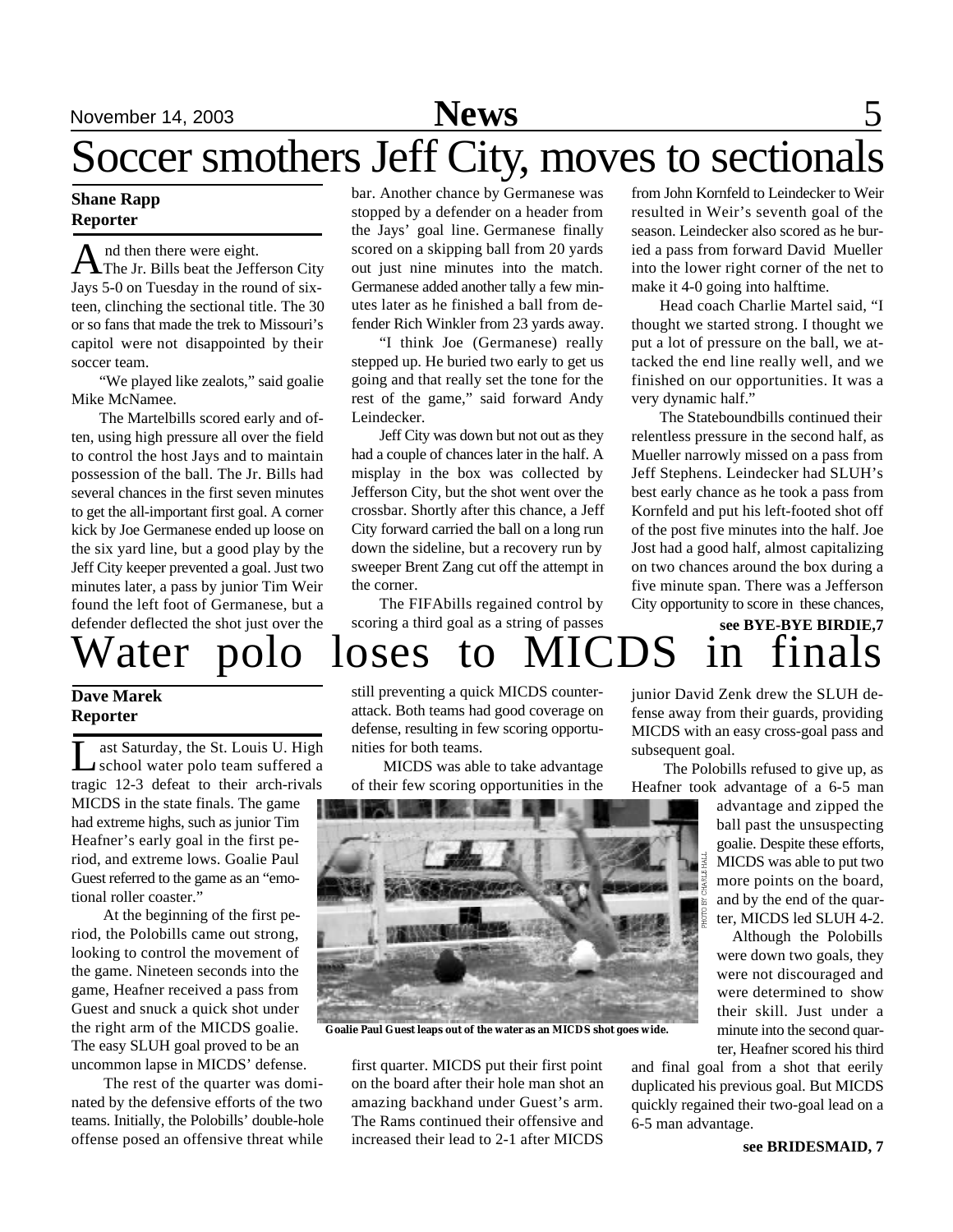## <u>6 News</u> November 14, 2003<br>Cross country takes 8th at state meet takes 8th at state meet

## **Henry Samson Reporter**

A fter lacing their spikes and<br>donning their skimpy blue fter lacing their spikes and singlets for the final time last Saturday, the varsity cross country team headed towards the starting line of the Missouri 4A state meet with their sights set on winning one of the four trophies. But to their dismay, the Jr. Bills finished eighth after "one of the fastest races in my history," according to head coach Jim Linhares. "Of course we're all disappointed, but along with the day's gray spots, I saw a lot of bright pictures."

Success was relative for the Jr. Bills. "If you look at the box score, we didn't get it done. But if you compare the times from

last Saturday to last year's fifth place team, or even to the state winning team from '99, this year's kids were running faster races," said Linhares. The competition was definitely faster this year. Andrew Linhares, who finished



**John Oliver takes the downhill 2.5 miles into the race without a shoe.**

first for the team, ran a 16:56 for 33rd place. Most years, this time would merit an All-State performance, but last Saturday,

16:50 was the cut-off for the last All-State position.

SLUH finished in 8th place, second

among schools from the St. Louis area behind a talented Fort Zumwalt South. Linhares commented, "I walk away extremely happy that we took 8th rather than very disheartened at 12th." Between 8th place SLUH and 12th place Chaminade, five St. Louis teams were spread over a minuscule 15 points. These local rankings were marked by slim margins considering that, overall, the first place team scored 51 points while the 16th place team scored 339 points.

 "It was the little things that helped our performance," said Linhares, "like John Oliver running with one shoe almost the entire race." Some time shortly

after the surge off the starting line, Oliver's shoe came off causing him to race about

## **see SHOELESS, 8** Footbills end season with 41-19 loss to Mehlvil

## **Greg Fox Core Staff**

Hope, according to popular belief,<br>springs eternal. The Jr. Bills en-Tope, according to popular belief, tered last Friday night's football game against Mehlville with a glimmer of hope for making the playoffs: if they won and Roosevelt defeated CBC, the Jr. Bills were in. Neither team, however, held up its end, as the Jr. Bills valiantly fell 41-19 to the number four team in the *Post-Dispatch* metro area top ten large schools.

Kicker Tim Simon opened the scoring midway through the first quarter with a 24-yard field goal. Mehlville retaliated less than three minutes later, pounding the ball into the end zone from five yards out. On Mehlville's next possession, junior defensive back Ryan Morgan jumped a Mehlville pass route, intercepting the throw and returning the pick 13 yards.

The Jr. Bills dominated the second quarter. On their second possession, the Jr. Bills drove out from their own territory behind an aerial attack led by junior quarterback Matt Behr and junior receivers



**Matt Behr prepares to pass amidst charging Panthers.**

John Warner and Curtis Hoette. Behr connected with Warner from 13 yards out to take the lead 10-7 halfway through the second quarter. Warner finished with 91

yards on five catches, while Hoette had 51 on two.

Behr added a rushing touchdown from two yards out, and Simon kicked another field goal, this time from the 22. Simon ended the night with seven points (2 FG, XP).

The Jr. Bills looked to make it to halftime with a 19-7 lead and huge momentum, but the Panthers had other plans.

Sophomore defensive back Jim Sansone was in coverage with little over a minute left in the half when the Panthers quarterback dropped back to pass. Sansone jumped the route and tipped the pass, but was unable to make the pick. Unfortunately, the Mehlville receiver caught the pass and ran 53 yards for a touchdown. The play seemed to ruin the momentum the Jr. Bills had worked so hard for, though they were still up 19-14 at halftime.

> **see TUNDRA, 8** Speaking on the defense's relative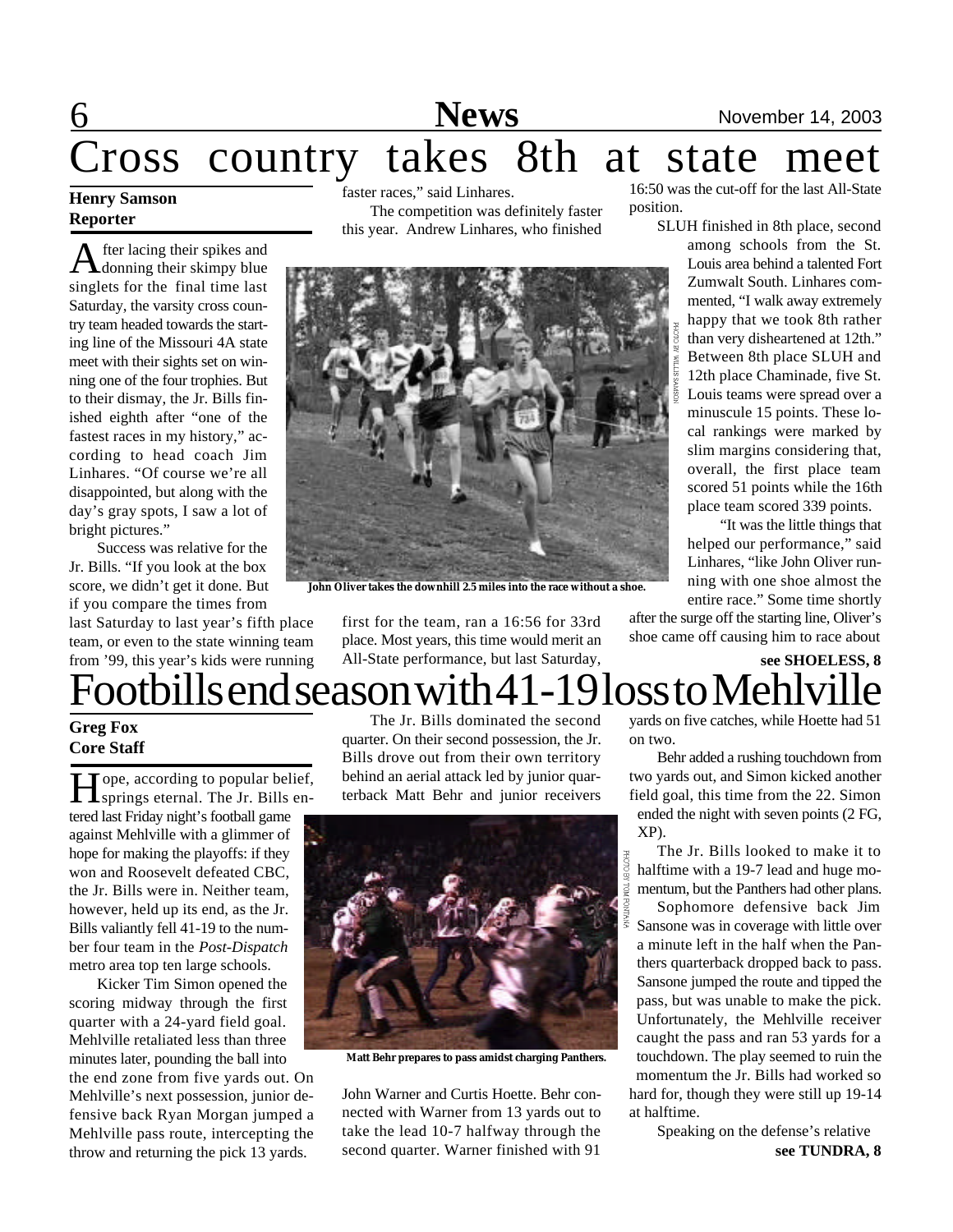## November 14, 2003 **News** 7

**1st Team All-MCC**

John Block David Caldwell Jim Croghan Brent Harvey Jeff Howenstein Stephen Simmons Tim Simon John Warner

#### **2nd Team All-MCC**

Matt Behr Matt Herzberg Chris Hoffman David Klug Ryan Morgan

#### **All-MCC Honorable Mention**

Paul Chaney Colin Dowling Curtis Hoette Eric Hunt Chris Luth Matt Maisak Tom Martin Jim Sansone Mike Talerico Greg Yeckel Ben Zaegel

#### **MCC All-Academic**

Matt Behr John Block David Caldwell Jim Croghan Colin Dowling Greg Eschelbach Matt Green Brent Harvey Dan Heard Matt Herzberg Curtis Hoette Chris Hoffman Jeff Howenstein Eric Hunt David Klug Chris Luth Matt Maisak Tom Martin Ryan Morgan Jim Sansone Tim Simon Mike Talerico John Warner Greg Yeckel Ben Zaegel

## BYE-BYE BIRDIE

#### (from 5)

but the shot from the top of the box sailed wide. This was their best opportunity of the half, and goalie sensation Ben Brockland posted his ninth solo shutout, maintaining his metropolitan area-leading 0.00 goals against average.

It looked as if the Jr. Bills might go scoreless in the second half, until Scott Wozniak headed a cross from Jost into the upper 90 with two minutes left in the game. This goal capped the scoring, and the Soccerbills look towards their quarterfinal game against Rolla on Saturday at 1:00 at Jefferson City Soccer Park.

This game was marked by quality

#### (from 5)

 This was by far the most aggressive period in the game. Above the water it seemed like a normal, fast-paced game, but under the water both teams were waging an all-out war of attrition to gain dominance.

Obscured by the water, players kicked, grabbed, held back, and did anything else to give their team the advantage. "We weren't used to them pulling so much," commented captain Colin Tyrrell. The aggressiveness of the game was never more evident than when Heafner emerged from the pool with noticeable scratch marks on his back from his two-meter guard and when Nick Konczak took a kick to the face from his guard. By the end of the period, MICDS had won this aggressive battle and had taken a 7-3 lead.

In the second half, the Polobills were unable to capitalize on their offensive efforts. The Polobills' double hole offense, while effectively preventing MICDS' brutal counter-attacks, was unable to get anything done against the skilled MICDS two-meter guards.

"We would have played better offense with a motion offense... but it would have allowed them to counter," commented head coach Paul Baudendistel after the game. As a result, the Polobills were shut out for the entire second half of

minutes from several bench players, including fan-favorite Ryan Hyde. Hyde got a rare start on Tuesday, and he helped control the midfield and get the ball to the forwards in scoring position.

"Hyder really stepped up, getting the start. He played really well for us in the midfield," said John Reagan.

"We seem to be getting a really great effort from everybody," said Martel. "We have 11 players out there playing the very best that they can.... Even though we've had a lot of injuries, (the players) seem to be stepping up and doing a very good job."

the game. By the time the game ended, MICDS had defeated the Polobills 12-3.

 Although the final score may have made the game seem lopsided, the Polobills played an excellent game. "We were able to achieve our goal of shutting down their top two players," commented Guest. "It was their third-through sixthbest players who beat us."

 There was no crucial error in the way the Polobills played. MICDS simply played well on Saturday. "I don't think anything went wrong," reflected Coach Baudendistel after the game. "They're MICDS and they play good defense. They play good offense, they're aggressive, (and) you have to tip your hat to somebody when they beat you."

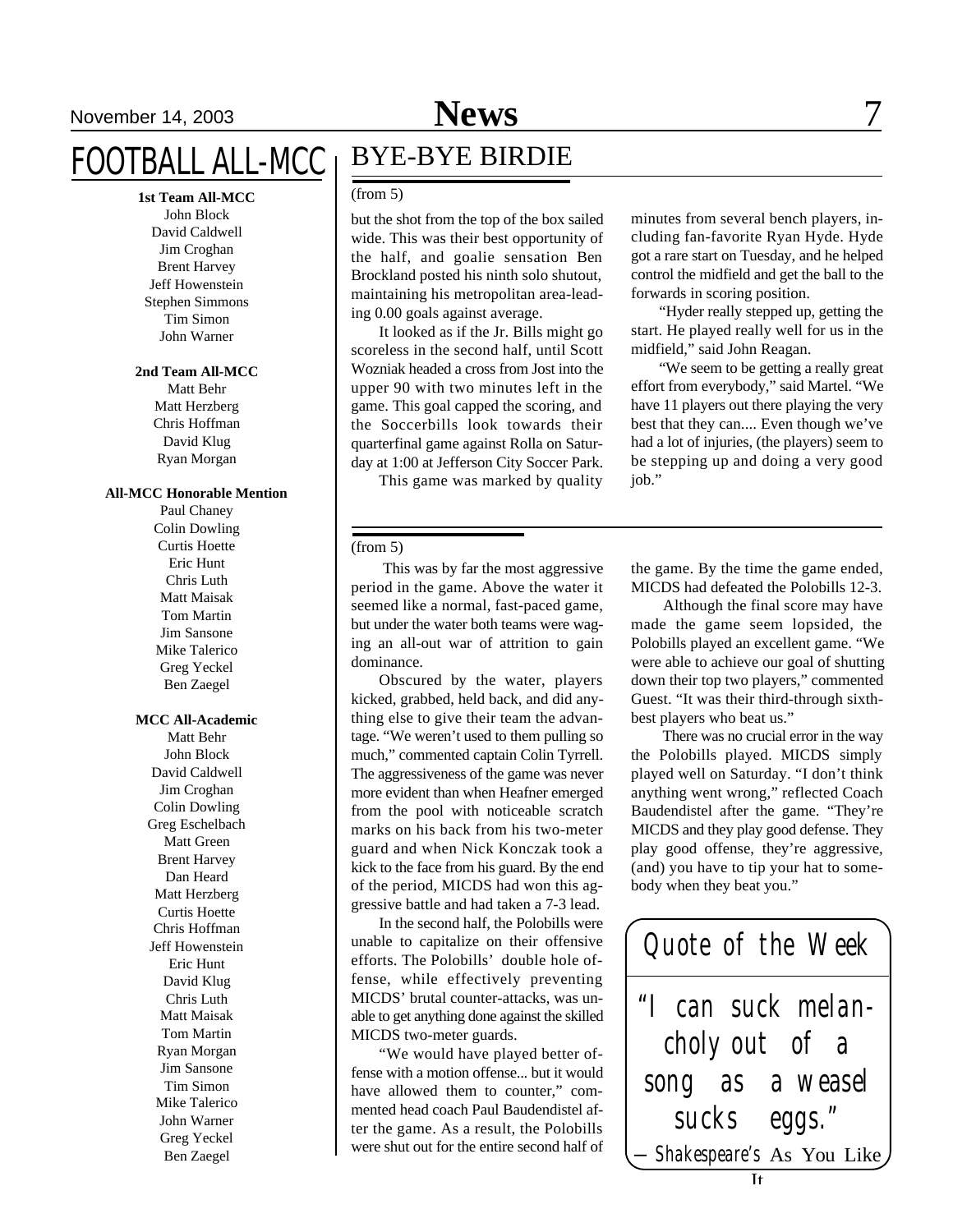## SHOELESS

#### (from 6)

three miles without a shoe on his right foot. "It hurt so bad," said Oliver. "It was awful, especially on the gravel." Oliver eventually finished as the team's fifth man, putting on a spectacular finishing kick for a time of 17:46 and 103rd place.

"Maybe we wouldn't have finished 4 points ahead of DeSmet if John had packed it in," remarked Linhares.

Strangely, the race did not start fast. The lead pack ran an abnormally slow 5:06 first mile, which caused the rest of the field to remain tightly grouped through much of the first mile and a half. This presented the Jr. Bills with a problem: they had decided to pace themselves according to their place in the race. Without anyone forcing the field to spread out, runners either fell down, slowed, or faced the enormous challenge of moving up

through the throng of runners.

Still, sophomore Ben Murphy-Baum ran a solid 17:01 for 40th place, perhaps one of the best sophomore performances in SLUH history. Junior Danny Meier, who had been stuck in the back of the thick pack throughout the entire first mile, ran an equally impressive race, finishing in 52nd place with a 17:13. Chris Arb, although struggling with a knee problem, finished with 17:34 and 82nd place as SLUH's fourth man. Joe Carlson finished 106th with a respectable 17:48; and Dan Flanagan wrapped up the team's day with an 18:09 for 134th place.

Linhares remarked, "The way I look at it, we finished eighth in state, second in the area, and first in our conference without a full varsity squad, mainly Alex Muntges, during a highly competitive year."

## ARCHAEOLOGY PRESENTATION



**On Monday during activity period, faculty and students attended the SLUH archaeology meeting. Pictured are a sample of the artifacts students uncovered last summer. Anyone interested in next summer's course should see social studies teacher Tim O'Neil.**

## TUNDRA

#### (from 6)

dominance in the first half, assistant coach Rob Chura said, "We felt like we had a good idea at times what was coming."

The second half was the yin to the first half's yang. Mehlville's first possession yielded a touchdown, and on the Jr. Bills' second possession of the half, Behr went down with a knee injury. He did not return, and junior Gabe Gassner took his spot.

According to Chura, Behr sustained a gash to his knee that went down almost to the bone. "He was done once that happened," Chura said.

"Anytime (an) offense is successful, your quarterback's a big part of it," said Chura. "You have to give (Behr) a lot of the credit."

Behr finished the night with 190 yards in little over one half of play. As of halftime, he was on pace to break the SLUH single-game passing record.

With the starting quarterback out, the game plan remained the same. "We still were capable of moving the ball... All the stuff that we were doing before (Behr's) injury we planned on doing after."

On Gassner's second drive as quarterback, he and sophomore Stephen Simmons failed to complete the exchange on a handoff, and the ball fell to the ground. The Mehlville defender picked the ball up and ran it back for a touchdown to make the score 27-19.

"We had an unfortunate turn of events," said Gassner. "You do the best you can with what you have and don't look back."

Mehlville added two touchdowns to make the final score 41-19. They won the district and advanced to the state playoffs.

"Mehlville's a 9-1 football team for a reason. They came out and made some plays," Chura commented. "Defensively, (Mehlville) came out with a pretty good plan, they made some adjustments."

The Jr. Bills ended their season 6-4.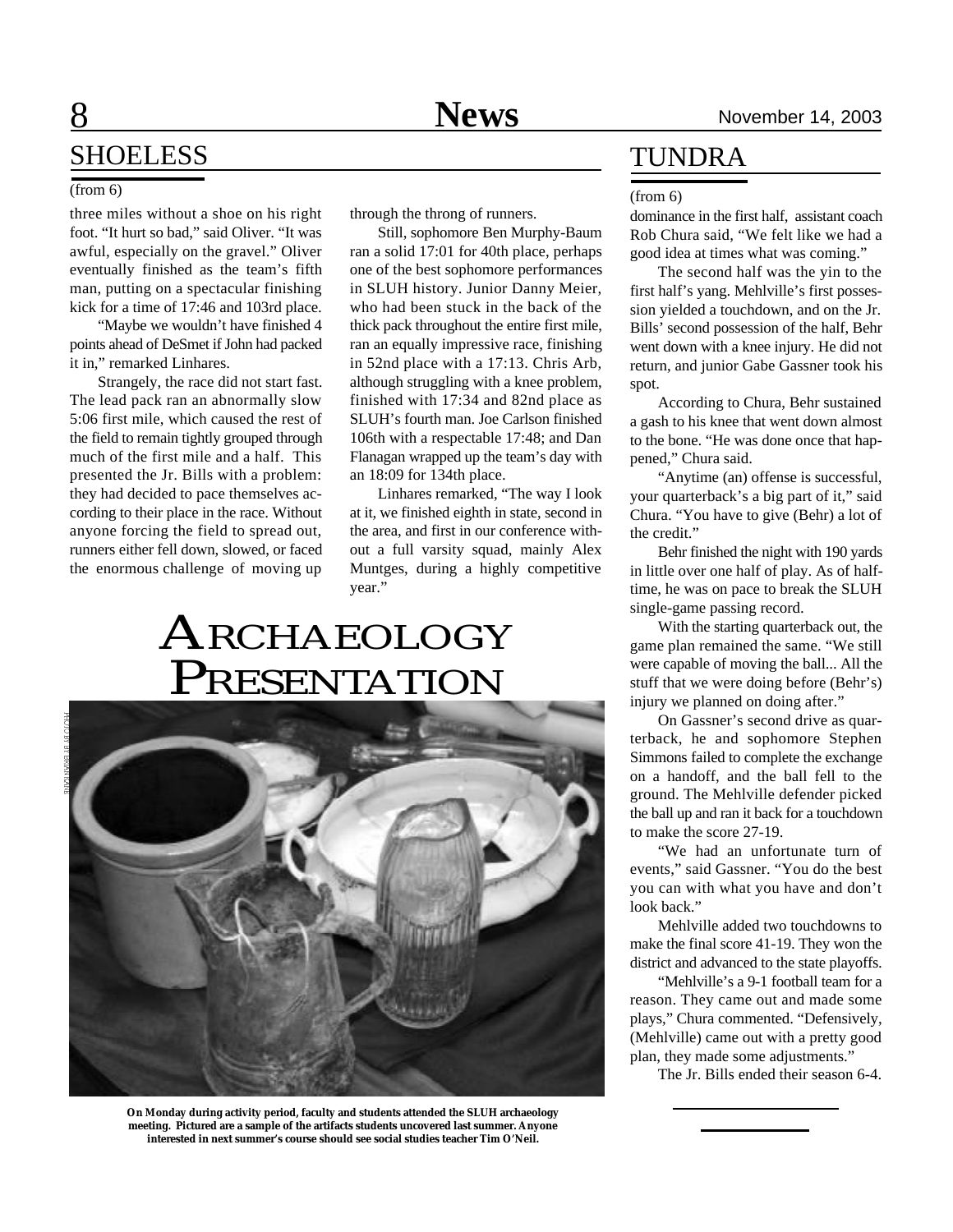## **Ted Makarewicz Reporter**

Tuppence only, step in and see! This<br>side of the grave, John Merrick has uppence only, step in and see! This no hope nor expectation of relief!" cries Ross (senior Peter Gosik), manager of the so-called "Elephant Man," a hideously deformed individual suffering from an awful, physically deforming disease. Ross invites his audience to "pay to gape and yawp at this freak of nature" in *The Elephant Man,* presented by the Dauphin Players Nov. 21-23.

It is up to the small cast of only nine players, with indispensable support from the SLUH stage crew, to bring to life Bernard Pomerance's play and recreate his seedy, decadent, turn-of-the-20th century London. Despite the fact that there are only nine actors, there are over 20 characters in *The Elephant Man*, which means that, when not onstage, the actors are constantly changing clothes and transforming from one person to another. Rosati-Kain senior Katy O'Herin plays a freakish pinhead, the "Queen of the Congo," and then returns in a few scenes as Princess Alexandra, quite the antithesis of a freak.

An actor has to know intimately numerous characters' speech, mannerisms, and life. On top of that, he or she must keep them all separate.

The entire cast, except for Merrick (Sam Weller), plays multiple roles, yet Merrick faces an even greater challenge. Weller said, "For myself, the hardest part was understanding and replicating John Merrick's condition." The cast is also given the duty of changing much of the scenery and even providing sound cues. Despite these challenges, however, with each rehearsal this production is becoming like a well-oiled machine.

The actors, of course, are not the only part of the show that changes from scene to scene. The set also must transform from the London hospital to a freak carnival in Belgium, then to Liverpool Street station. According to set designer Scott Sanders, "the set was very difficult to design and build," because it consists only of a single,

## November 14, 2003 **News** 9 *Elephant Man* will open next

versatile playing space that the actors and the furniture change rather then a concrete, realistic design. This backdrop, consisting of large darkly painted "flats" in an abstract London skyline, and the stage, covered in cobblestones and platforms as high as three feet, performs this task perfectly. It gives the audience the dinginess of turn-of-the-20th century London while still providing numerous other playing spaces.

The set is perhaps a perfect example of the ultimate understanding of this play. In the end, *The Elephant Man* is not about what the audience sees, but what they do not see. It is up to the audience to digest the play for themselves. The character of Merrick serves as an example. Many people pose the question, "How are they going to make the Elephant Man look like the Elephant Man?" The answer is simple — they aren't. In fact, the playwright specifically instructs in his foreword not to attempt to make John Merrick an accurate representation of the historical figure, for it would be counterproductive. The most recent Broadway revival of this play ignored this warning, and the show failed

miserably. This is not a play about showing the effect of multiple neurofibromatosis on the human body. It is a play about letting the audience discover deformity and beauty of the soul. By the end of this play, the audience will have a very different idea of who is deformed and who is beautiful.

Director Kathryn Whitaker has been the main force in getting this vision off the ground. "Although the script is a mere 60 pages, the show has very demanding acting, technical, and even emotion aspects," says Whitaker.

"Come see mother nature uncorsetted and in malignant rage! Tuppence."

Note: After inflation and currency conversion, "tuppence" will be considered five dollars in advance and six dollars at the door.

THE ELEPHANT MAN *WILL PLAY IN THE SLUH THEATER ON NOVEMBER 21, 22, AND 23. TICKETS ARE ON SALE AT THE SLUH BOX OFFICE AT 531-0330, EXT. 173.*

## Mathbills compete at Forest Park

### **Pat Sommer Reporter**

Let Saturday morning, a group of Jr.<br>Bills sharpened pencils and headed<br>up to Forest Park Community College for ast Saturday morning, a group of Jr. Bills sharpened pencils and headed the St. Louis Area High School Mathematics Contest. The group of students, ranging from freshmen to seniors, met at St. Louis U. High at 8 a.m. before heading to registration at Forest Park at 8:30.

However, the TI-83bills didn't realize that the contest wasn't going to start until 10:30. "We were kind of early," said senior Dave Burghoff.

When the contest finally started, the Mathbills hammered away at 20 test questions. The difficulty of the questions progressively increased. "The back page was very hard," Burghoff said of the test.

After the hour time limit ended, the

tests were collected and graded. The grading methods were similar to those of the SAT. Omitted answers were not counted, and points were taken off for incorrect answers.

The senior team composed of Adam Zghall, Joe Marincel, Kevin Milford, Bo Purcell, and Dave Burghoff finished first overall among all senior teams, with Zghall placing fifth and Marincel placing second in the individual competitions.

The freshman team of Dan Viox, Phillip Fish, Paul Scioneaux, John Merkley, Patrick Tracy, and Micah Manary placed fifth among freshmen teams, with Viox placing eighth in the individual competition.

Also representing the Jr. Bills at the math contest were junior Matt Spaeth and sophomores Timo Kim, Michael Broom, and Dan Marincel.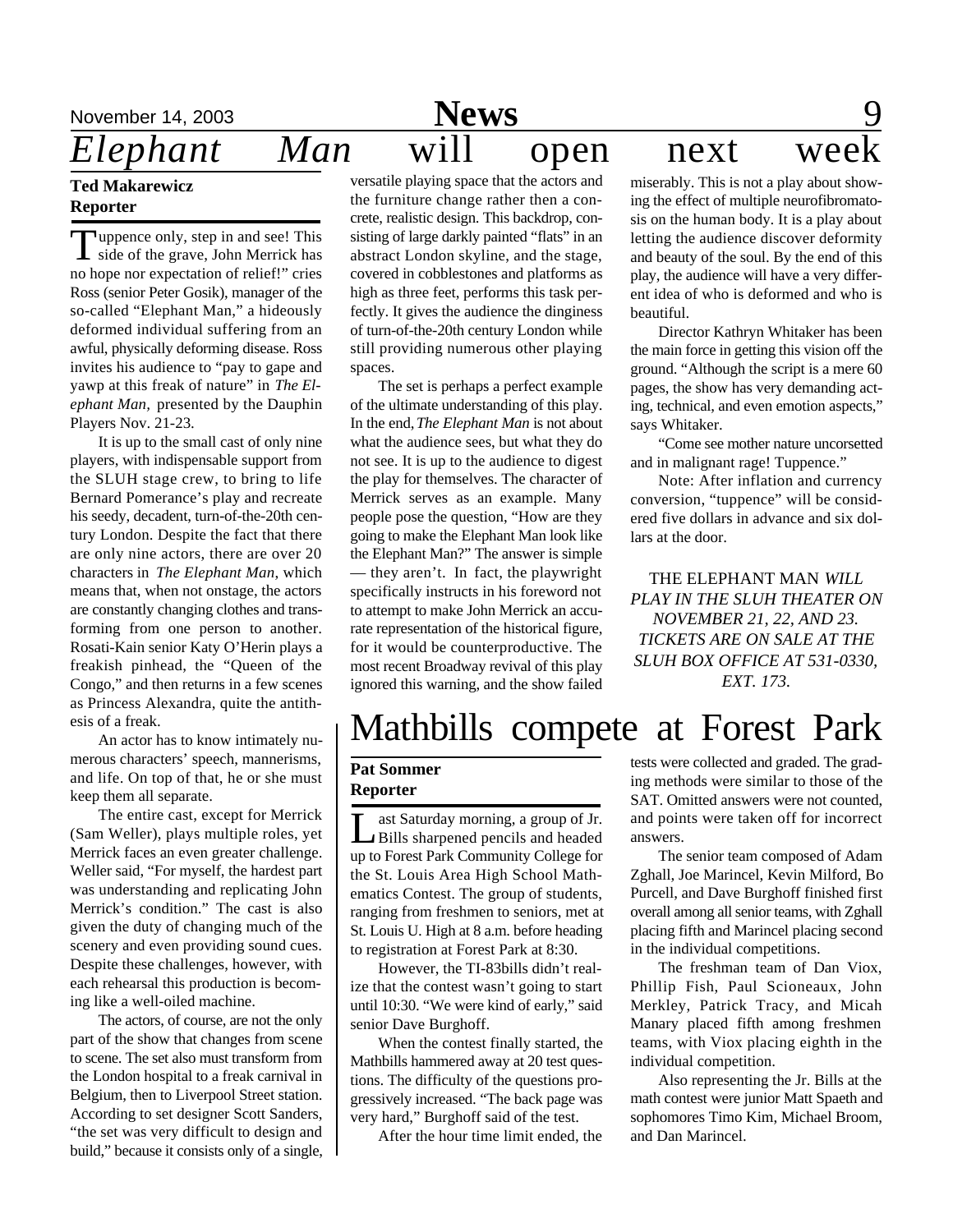## 10 **News** November 14, 2003 Model U.N. members attend session *Students commended at every review*

### **Compiled from sources**

**H** igh school members from all over **T**igh school members from all over Fall CIVITAS Model U.N. Session at the Chase Park Plaza between 9:00 a.m. and 2:30 p.m. on Saturday, Nov. 8.

The SLUH community was well represented. Six students participated in various committees of the United Nations. SLUH's Model U.N. members sophomores Bryan Carlin, Anthony Keel, Stephen Rastenberger, senior Dave Marek, and junior Byrne Hobart represented Syria and Italy during the daylong session. SLUH also had Gillian Horton, a friend of

## TURF

#### (from 1)

have on SLUH. Hellman answered that the new turf would likely have an average cost of around \$20,000 a year if it lasts the expected 12 years, whereas the maintenance costs for the present sod total about \$18,000 per year.

Hellman said, "Once the board saw the economics, I think they felt really good about it." He continued, "It was, I think, a pretty easy decision for them."

The possibility of renting the turf was brought up later. Rockhurst rents out their facilities to interested parties in the community, but SLUH is not considering a rental program at this time for the new artificial surface. SLUH has rented the theater in the past, so the school has the experience of outside party use of SLUH facilities. Hellman did not factor the possibility of renting the turf into the monetary pitch to the Board of Trustees.

SLUH has yet to determine which manufacturer it will use for the turf, though it has met with four companies: Prestige, Field Turf, SRI Industries, and Sportexe, and expects bidding to begin soon.

The Board of Trustees will not decide what kind of turf will be chosen. "(The board) is relying on the building one of SLUH's members from out of town, attend as a member of the SLUH group. SLUH students presented, debated, and voted on resolutions in the different committees. The general session ended with a review from all the committees of the U.N., and the members of SLUH were commended at every review for their insight and awareness of the issues at hand. Because of the information given at the fall session, another spring Model U.N. session is in the works with more details to come later.

The next event of Model U.N. is the Conference on the Middle East, which will occur over the weekend of Nov. 21 and 22.

and grounds crew," said Zarrick. "They saw the samples (of the turf), and they are all fairly similar, so they are really relying on us to come up with a recommendation." Zarrick concluded, "The bidding process will be a real significant factor on (which company) we go with... They are all solid products."

Athletic Director Dick Wehner said his concerns "are the longevity of the turf...and will (the company) meet the deadline of installation. My personal deadline would be if it is ready by Sept. 1."

Wehner added, "I think it would be good for the school, if you are considering what is best for the kids. It's a win-win situation."

Though the construction of the turf will not interfere with the 2004 track season, it will slightly affect the 2005 season. Until construction ends for the new soccer stadium and the eight-lane regulation track set for the fall of 2005, the high jump and triple jump events that took place on the stadium field will move to an undetermined location for the spring 2005 season, although Hellman considers the south P.E. field, where the shot put already takes place, a future option.

## PIC OF THE **WEEK**



 **In a reverie, a creative defacer imagined history teacher Steve Aylward sailing the high seas, transporting him to the Mediterranean Sea of olden days on a map of Europe in M104, Aylward's classroom. He did, however, misspell Aylward's name.**

On Tuesday morning, Chinese teacher Dr. Ching-ling Tai left school to go to the hospital after feelings of dizziness and dehydration. "I've been having colds for a while, and I probably just ran out of energy," she said.

Tai says she is doing fine now, and yesterday afternoon she said that there was a possibility that she would be back in school today. "I appreciate everybody's concern," she said.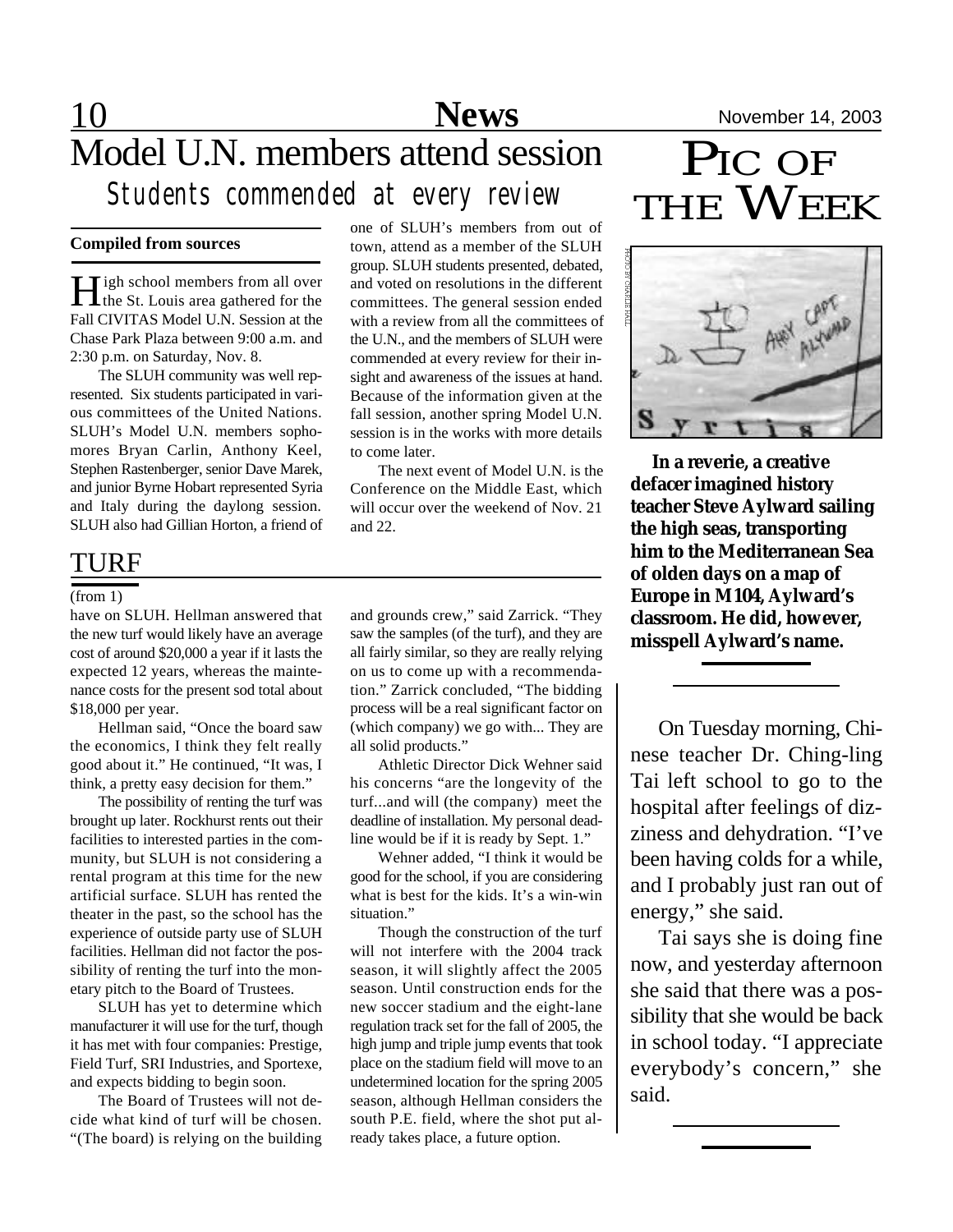## November 14, 2003 **Frature** 11

## Edison, electricity, death: alum's new book

### **Charlie Hall Features Editor**

"He was one of the most powerful students I ever taught," said English teacher Rich Moran of his former student Mark Essig, '88. Essig, once the news editor of the *Prep News* and now a freelance writer who lives in Los Angeles, has recently published a book entitled *Edison and the Electric Chair*. The nonfiction work examines the history of the electric chair as a means of execution in America and inventor Thomas Edison's role in its creation.

Essig has had an interest in writing since his early youth. "I read a lot, as far as I can remember into elementary school." He started writing very young. "My dad always encouraged writing," he said. When Essig was about eight or nine, his father "would pay (my siblings and me) a penny a word to write essays on topics of our choosing. During the summer, or any time we needed to make a little money, we would go and research a little paper." His topics varied, although Essig remembers once writing "about polar bears, or something."

Throughout high school and college, his interest turned toward journalism and nonfictional writing. "I



**Essig reads an excerpt from his book at Left Bank Books last Thursday.**

liked the reporting part of it, the research part of it. I've always felt like half the fun is in actually finding the material, and having this enormous mass of information that you somehow have to work into a coherent story," Essig said. "I like that moment when you sit down and piece it all together. That was my attraction to (nonfiction)."

While in high school, Essig started writing for the *Prep News* as a freshman covering C-team sports. He was named news editor his senior year.

Essig attended college at the University of Virginia, where he worked on the school's newspaper. On occasion at the University of Virginia, Essig did what he called "stunt journalism." He recalled one instance in which he attended a garlic festival. "I went there and wrote about and entered the raw garlic eating contest." He "lost badly," but he did get his story.

Essig attended graduate school at Cornell, where he began to

focus on historical writing, a focus that would eventually lead him to the writing of *Edison and the Electric Chair*.

While doing research for his dissertation on forensic medicine at Cornell, Essig ran across an image that sparked his interest in the electric chair. "I was just looking through old newspapers and I saw that image of the electric chair: a scary image, an arresting image, a frightening image. And when I read the story and it mentioned Edison as the one who had suggested that particular electric chair design, I knew that it was just such an odd conjunction of this American icon, this great American inventor,

> who had gotten mixed up in something that was so dark, so gruesome. I wanted to show how deeply he was caught up in it."

> In his book, Essig explores the origins of electrocution, the controversy surrounding its creation and experimentation, and the American culture that allowed it to survive as an acceptable means of execution. He particularly describes Edison's championing of the idea. "A lot of people think that 'Well, the experiments took place in (Edison's) laboratory but he didn't really do it,' whereas the conclusion I come to is that he was deeply involved...the fact that he supported it really helped it become a reality."

> "I like to show a more complicated and a darker side of American history," Essig says. "We're a nation that loves technology and is fascinated by violence...this is an area where you're trying to use a

machine, this new technological device, to lower the crime rate addressing violence with violence through technology. I think it's a good way of understanding who we are. Although it's not really the portrait of who we are that a lot of people want to hear. It's definitely not a flag-waving story."

Essig's dark sense of humor gave him a way to address the issue of execution. "This is such a bizarre episode, such a strange episode, just the basic idea of killing people with electricity, that they would come up and decide that this was a good way to execute criminals was bizarre. And the things they get into when they do these experiments, when they discuss it, I just really think it's funny."

Essig adds that he has always been against the death penalty, and that writing and researching the book didn't change his view. "The death penalty has never been administered fairly and never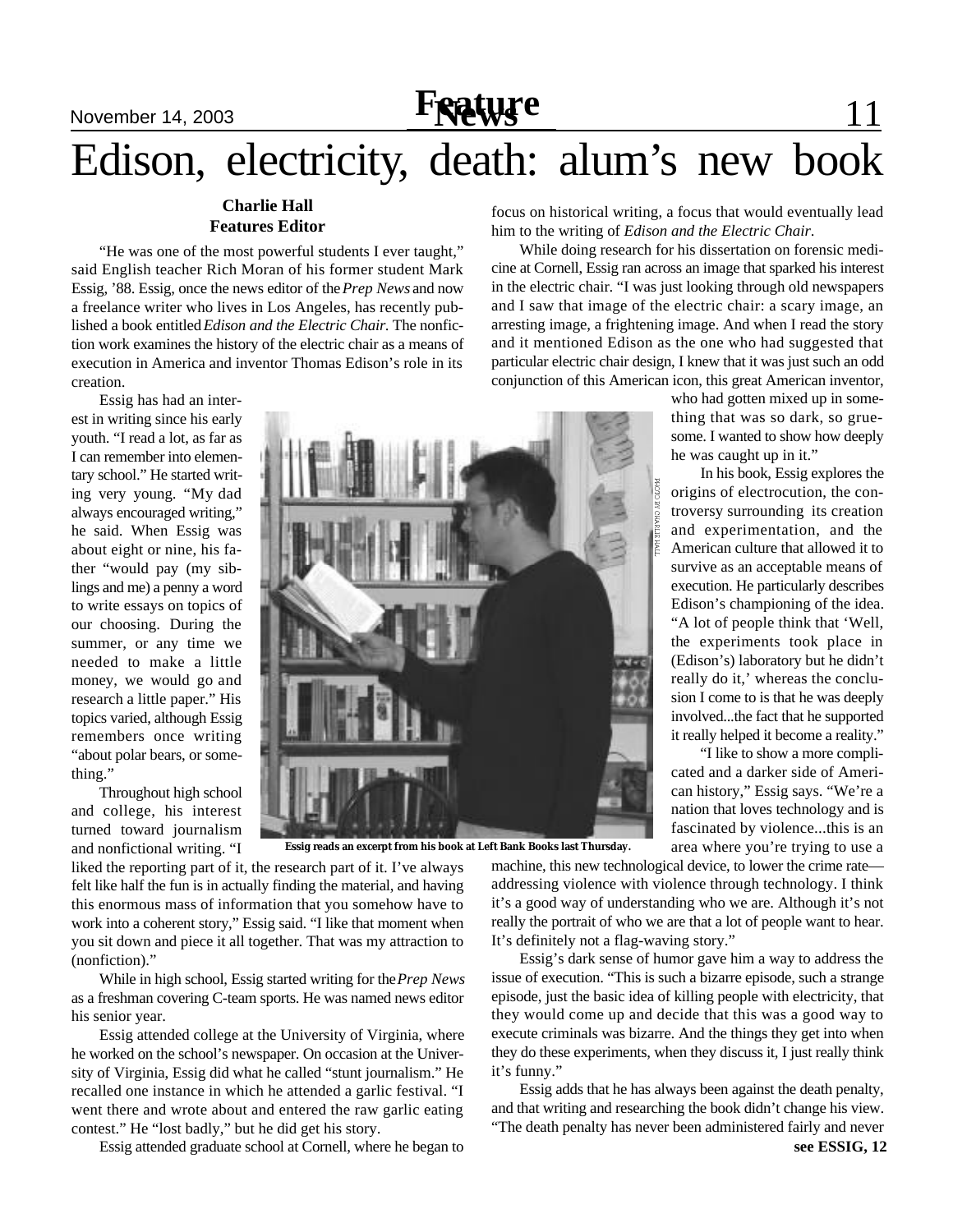## 12 **Feature** November 14, 2003

# ESSIG

can be. The criminal justice system in the United States tends to make mistakes, and therefore should not be in the business of sending out sentences that are irrevocable," Essig said. While he says his "opinion is fairly subdued (in the book), I certainly don't hide it."

After graduate school, Essig moved to New York City and "did various

freelance writing and editing projects." He then received an advance from Walker Publishing to write *Edison and the Electric Chair*, and he lived off the advance during the two years it took to research and write. In order to get an advance from his publisher, Essig had to "first write a book proposal, which is a couple of sample chapters, a very de-

*"A lot of people think that 'well, the experiments took place in (Edison's) laboratory but he didn't really do it,' whereas the conclusion I come to is that he was deeply involved...the fact that he supported it really helped it become a*

tailed chapter outline, and present a sort of marketing plan for the book. (The proposal) ended up being over 100 pages."

In the actual writing process, Essig found that research and writing could not be separated. "When it came time to write it, I would do some intensive research on a certain chunk, one, two, or three chapters, however the material divided itself, and then I would go ahead and write it right then," he said.

"It was the only thing I did for a solid year," he said. Essig did about six months of more intermittent writing before and after this year.

"On the average day...I would sit and read old newspapers or archival documents on microfilm, then go upstairs to a table in the library and write it," said Essig.

*Edison and the Electric Chair* was

published in late September and received mostly positive reviews. "So far I've been happy about the reception I've got," Essig said.

Essig has fond memories of SLUH. "The teachers are so good. They're intellectually curious, they're excited about what they're teaching," he said. He also "liked having really smart classmates. It sounds a little pretentious, but I thought

there was real intellectual community there. You didn't have to be ashamed to be interested in ideas or in writing or literature or in history, because there were a lot of people who also were interested. It's not a school dominated by jocks, and I think that's becoming more rare...not that I didn't like going to the football games."

Moran, who taught Essig a world literature

course his senior year, remembers Essig as "an amazing student. He discovered things that I hadn't noticed about texts that I read. He wrote beautifully. His writing was always more than serviceable, it was always witty." As recently as this year, English teacher William George, who taught Essig satire, read one of Essig's pieces aloud in the English office, and "we all laughed," said Moran.

Moran also remembers that Essig "was ganglier in high school."

Fellow English teacher Jim Raterman, who, along with Moran, attended Essig's Nov. 6 reading at Left Bank books, said "all those qualities that I saw (last) Thursday night were there as a student. He was an elegant writer, delighted with ideas, very poised, and had a terrific sense of humor."

Moran added, "I remember saying to

the principal at the time that this is the kind of student we need to attract back to the school as a teacher."

Essig is currently completing the final half of his book tour. Essig now lives in Los Angeles with his girlfriend, an aspiring screenwriter. "That's the good thing about being a freelance writer: you can take it anywhere," he said.

**rep**<br>*st. Louis' only P* weekly *nig*..<br>School newspaper. weekly high **L**ews *www.sluh.org prepnews@sluh.org* "Rejected Fast Food Items" Credits Volume LXVIII, Issue 11

**Editor in Chief:** Brian "Sand Dollar Smoothie" Kane

**Sports Editor:** W. David "Baboon Brisket" Mueller

**Editor:** Jon "Dippin' Fins" Kim

**Features Editor:** Charlie "Pheasant Falafel" Hall

**Assistant Editor:** Brian "Possum Poppers" Fallon

**Core Staff:** Tom "Tongue Loaf" Fontana, Greg "Gangrene Grits" Fox, Timo "Pus Pockets" Kim, Tim "Raccoon Rangoon" Huether

**Artist:** Greg "Graphite Grits" Leibach **Staff:** Alex "Lemur Lard Lasagna" Sciuto, Brian "Toejam Tacos" Krebs

**Moderator:** Mr. Steve "Dermis Stix" Missey

**Assistant Moderators:** Mr. Frank "Snot Cake" Kovarik, Mr. Chris "Es-car-to-go" Schaeffer

**Computer Consultants:** Mr. Bob "Eggballs" Overkamp, Mr. Tim "Scabcakes" Rittenhouse

The *Prep News* is a publication of St. Louis University High school. Copyright ©2003 St. Louis University High School *Prep News.* No material may be reprinted without the permission of the moderators and editors.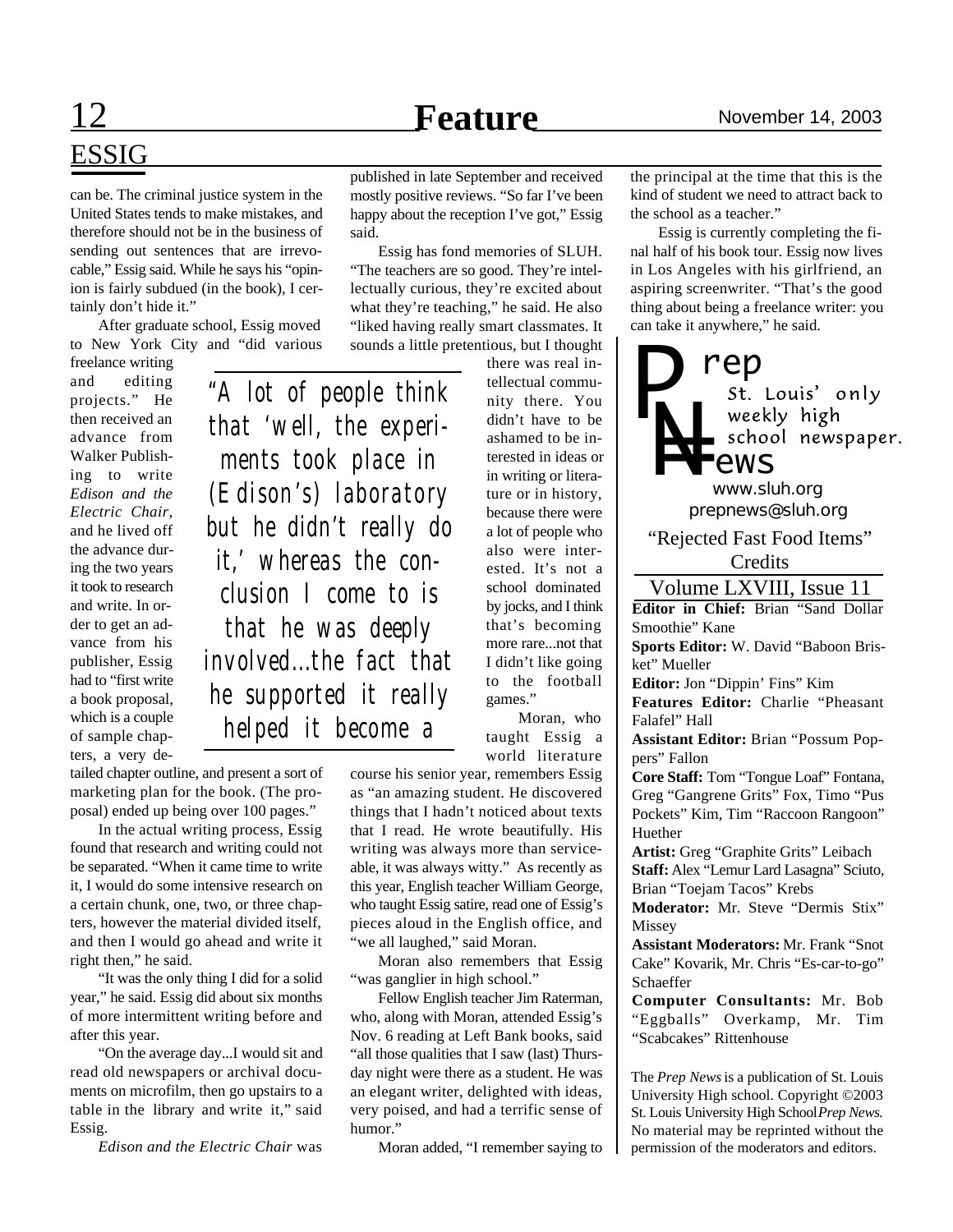## November 14, 2003 **News** 13 One SLUH veteran reflects on American wars

#### **Brian Fallon Assistant Editor**

One of the many veterans in the St. Louis U. High community, Maintenance Supervisor Ray Manker served in the United States Marine Corps from 1964 to 1968 before serving in Vietnam for eight months in 1968. After his combat duty, Manker began to form many different opinions on the history of America.

"No, I didn't kill any babies directly and no, I didn't torture. No, I wasn't captured, and no, I'm not a hero," Manker said. "I was in Vietnam during (the Tet Offensive) in 1968. I came home in one piece and safe."

In 1964, Manker enlisted in the Marine Corps just after graduating from St. Henry's Parochial High School in Charleston, Mo. As for his transition from high school to the Marines,

Manker said,"I graduated on a Sunday and went to boot camp on a Wednesday."

 Manker lost many friends while fighting in Vietnam. He said, "We enlisted in what was called the buddy program. Back in those days what they guaranteed was that you'd stay together during boot camp and during your infantry training; they guaranteed that. I had one high school friend that got killed in Vietnam."

The Vietnam War was a war run by the United States government, not the U.S. military, according to Manker. He said, "From my own

personal experience, (the U.S. government) didn't let the military fight the war like it needed to be fought. That's not only in Vietnam, it goes back to Korea. They stuck their noses in the Korean War…it's all politics. Politics shouldn't have a dang thing to do with war, except to declare it."

Manker compared this involvement to SLUH: "You're hired to teach something or fix something, and they interview you, they see your credentials, they let you teach. They don't come into your classroom and say, 'Well, you're not teaching this right, and you're not teaching that right.' They might once or twice, but they don't do it continually. And in Vietnam, they just continued. There was a time before I got to Vietnam when we had troops over there that were getting rocket fire and mortar, and they had to call headquarters to get permission to fire back.

"We never lost a battle, not one. It was the first time in history that a country never lost a battle but lost the war. How do you figure that? It's all politics.

"If the war was fought like the generals wanted it to be fought, it'd be over a long time before...that was one reason why Richard Nixon was voted in as president in 1968, because he had a secret plan to stop the war in Vietnam. And the secret plan must have been really secret because nobody ever knew about it. In

1975, which was seven years later, we got out. It must not have been too much of a secret plan. But people voted for him since they were so against being in Vietnam."

After eight months in Vietnam, Manker remained in the Marines. He was stationed in California and left in 1968. Manker then worked in the construction business and moved back to Missouri in 1970, starting his own remodeling company in the process. He worked with his company until 1981, but came to work at SLUH that year because of the recession. "I had to find something that could support my family," he said.

Manker was supportive of the decision of the United States' going into Iraq to remove Saddam Hussein from power. He said, "I believe any time that you have someone that's such a 'villain' as Saddam Hussein…they terrorized and tortured a lot of their

> own people. To me, he's no different than Hitler or Stalin."

 He continued by saying, "Believe me; anybody that goes to war does not like war. I'm not a hawk. But, I believe that there was a reason to go over there, no matter how foreign it is…and I'm glad we went and I'm glad we toppled his regime.

 "I think that being the most powerful country in the world, that we have an absolute responsibility to make sure that nobody gets away with stuff like that and that people in those lands that ask for our help



(receive it)."

Although Manker feels that the United States has an obligation to aid countries that are in need, he emphasizes that no country or political power should ever force another country to assimilate what they practice. In response to the current situation in Iraq, Manker said, " I don't think that we should be telling them to have a democracy like we have. But I think we should get (Hussein's supporters) out of the way and let (the Iraqi people) decide their own future for themselves."

Manker also discussed the theory of just wars, saying, "I think there are just wars and that there are unjust wars… It really depends on your point of view…. It comes down between realism and idealism. You can't be completely totally one-sided…we can sit here all day and talk about peace, and justice, and love, and that's all right. But as long as you've got Saddam Husseins and Hitlers, and Stalins...and Fidel Castros and people like that in the world…you're going to have to balance it with some realism."

There are also many events that the United States has been directly involved with that Manker feels are unjust. One such unjust action was the relocation of Native American tribes. However, he feels that some of the unjust actions are being